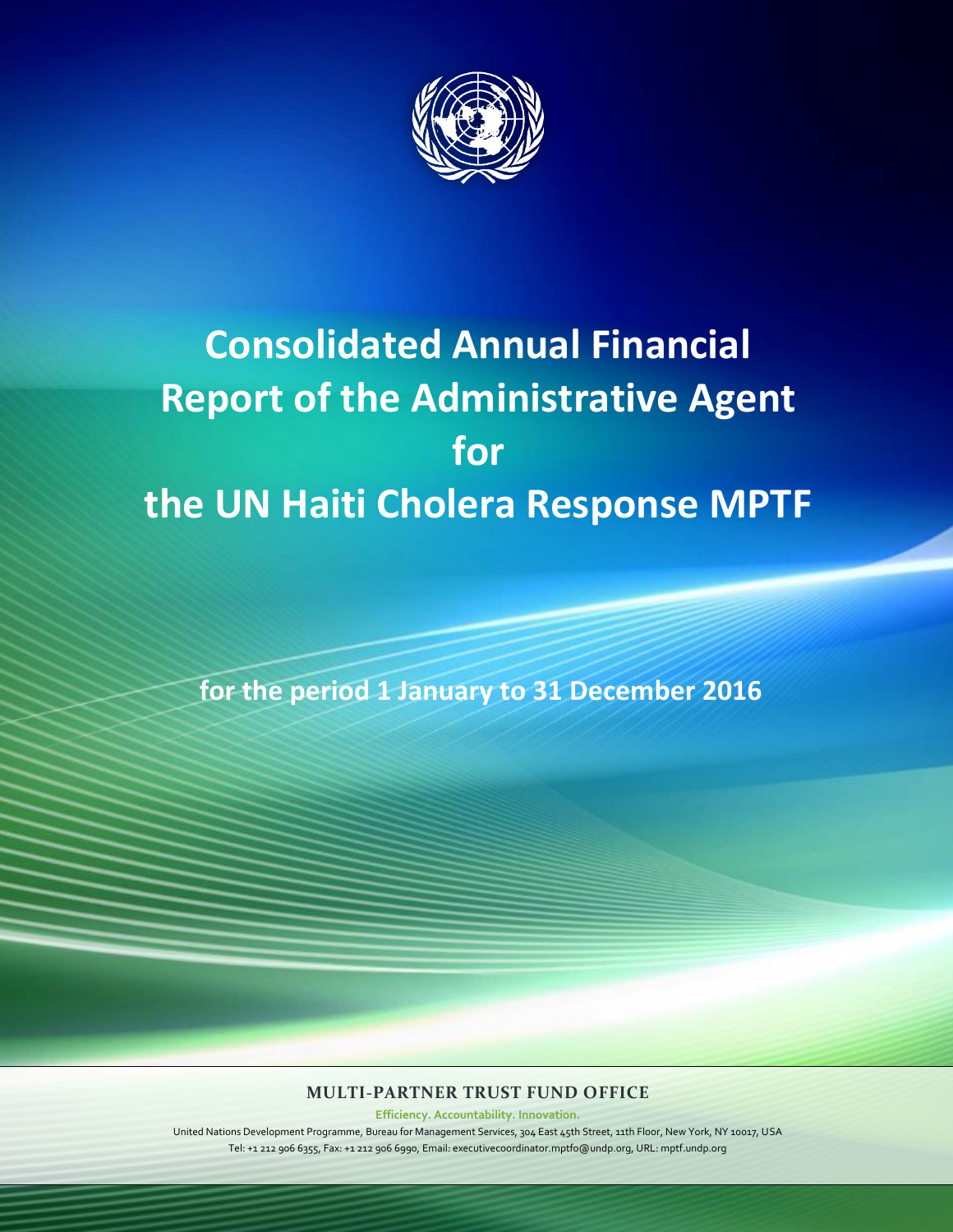UN HAITI CHOLERA RESPONSE MPTF FUND CONSOLIDATED ANNUAL FINANCIAL REPORT 2016

### **RECIPIENT ORGANIZATIONS CONTRIBUTORS**



**OCHA** 



PAHO/WHO



UNDP



UNICEF



FRANCE, Government of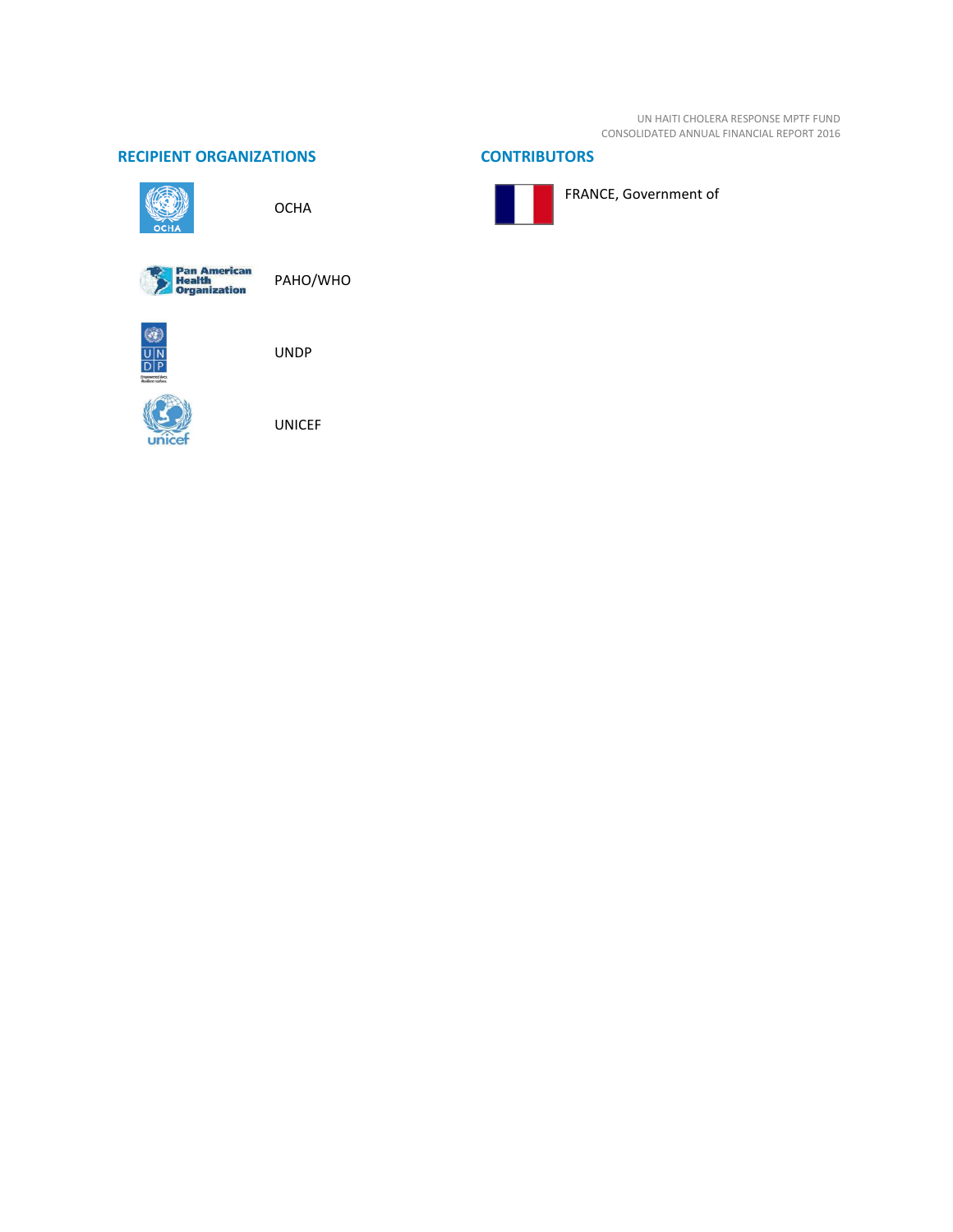#### **DEFINITIONS**

#### **Approved Project/Programme**

A project/programme including budget, etc., that is approved by the Humanitarian Coordinator for fund allocation purposes.

#### **Contributor Commitment**

Amount(s) committed by a donor to a Fund in a signed Standard Administrative Arrangement with the UNDP Multi-Partner Trust Fund Office (MPTF Office), in its capacity as the Administrative Agent. A commitment may be paid or pending payment.

#### **Contributor Deposit**

Cash deposit received by the MPTF Office for the Fund from a contributor in accordance with a signed Standard Administrative Arrangement.

#### **Delivery Rate**

The percentage of funds that have been utilized, calculated by comparing expenditures reported by a Recipient Organization against the 'net funded amount'.

#### **Indirect Support Costs**

A general cost that cannot be directly related to any particular programme or activity of the Recipient Organizations. UNDG policy establishes a fixed indirect cost rate of 7% of programmable costs.

#### **Net Funded Amount**

Amount transferred to a Recipient Organization less any refunds transferred back to the MPTF Office by a Recipient Organization.

#### **Recipient Organization**

A UN Organization or other inter-governmental Organization that is an implementing partner in a Fund, as represented by signing a Memorandum of Understanding (MOU) with the MPTF Office for a particular Fund.

#### **Project Expenditure**

The sum of expenses and/or expenditure reported by all Recipient Organizations for a Fund irrespective of which basis of accounting each Recipient Organization follows for donor reporting.

#### **Project Financial Closure**

A project or programme is considered financially closed when all financial obligations of an operationally completed project or programme have been settled, and no further financial charges may be incurred.

#### **Project Operational Closure**

A project or programme is considered operationally closed when all programmatic activities for which Recipient Organization(s) received funding have been completed.

#### **Project Start Date**

Date of transfer of first instalment from the MPTF Office to the Recipient Organization.

#### **Total Approved Budget**

This represents the cumulative amount of allocations approved by the Humanitarian Coordinator.

#### **US Dollar Amount**

The financial data in the report is recorded in US Dollars and due to rounding off of numbers, the totals may not add up.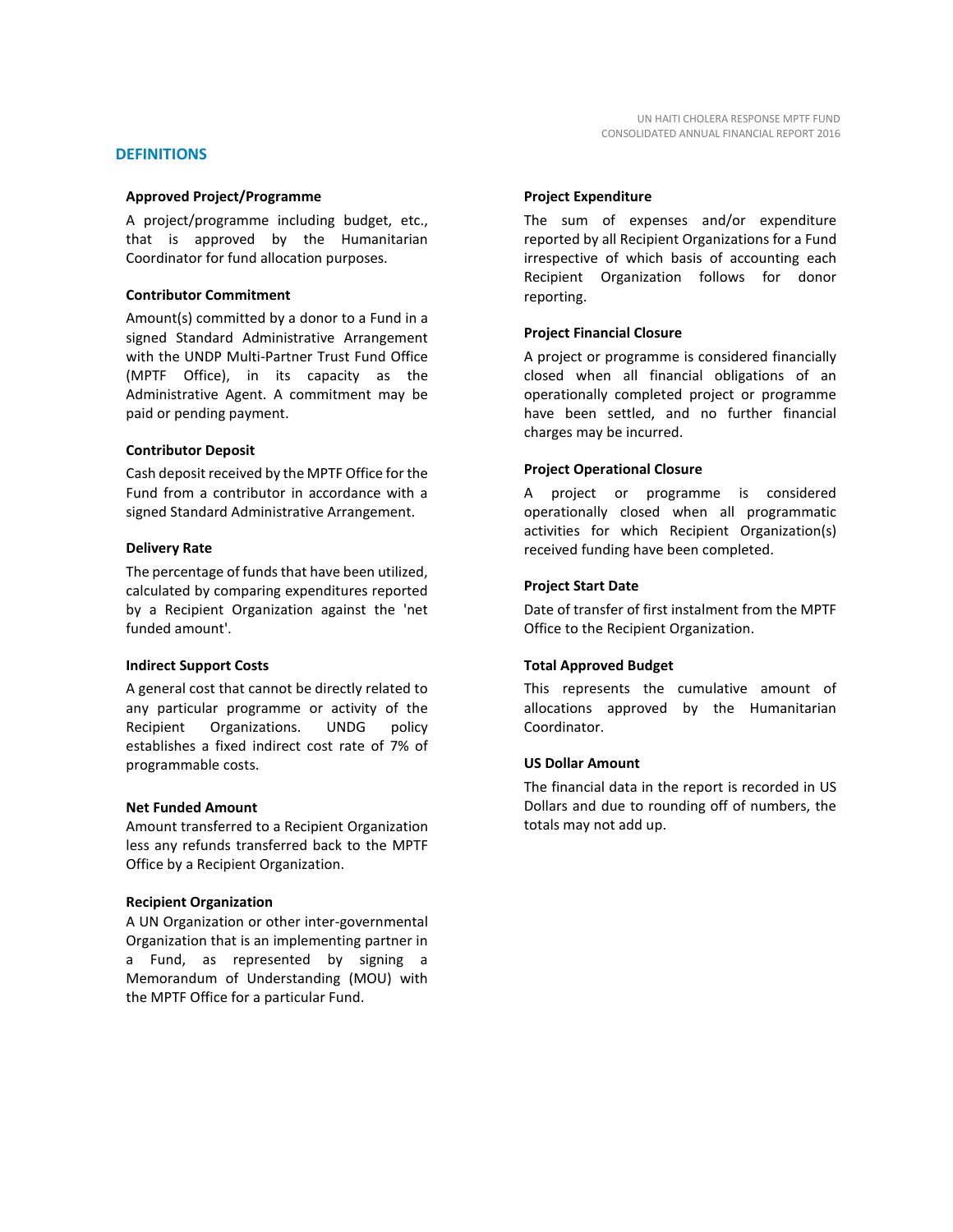#### UN HAITI CHOLERA RESPONSE MPTF FUND CONSOLIDATED ANNUAL FINANCIAL REPORT 2016

## **TABLE OF CONTENTS**

| Introduction 1 1 |                          |
|------------------|--------------------------|
|                  |                          |
|                  |                          |
|                  | $\overline{\phantom{a}}$ |
|                  |                          |
|                  | $\overline{4}$           |
|                  |                          |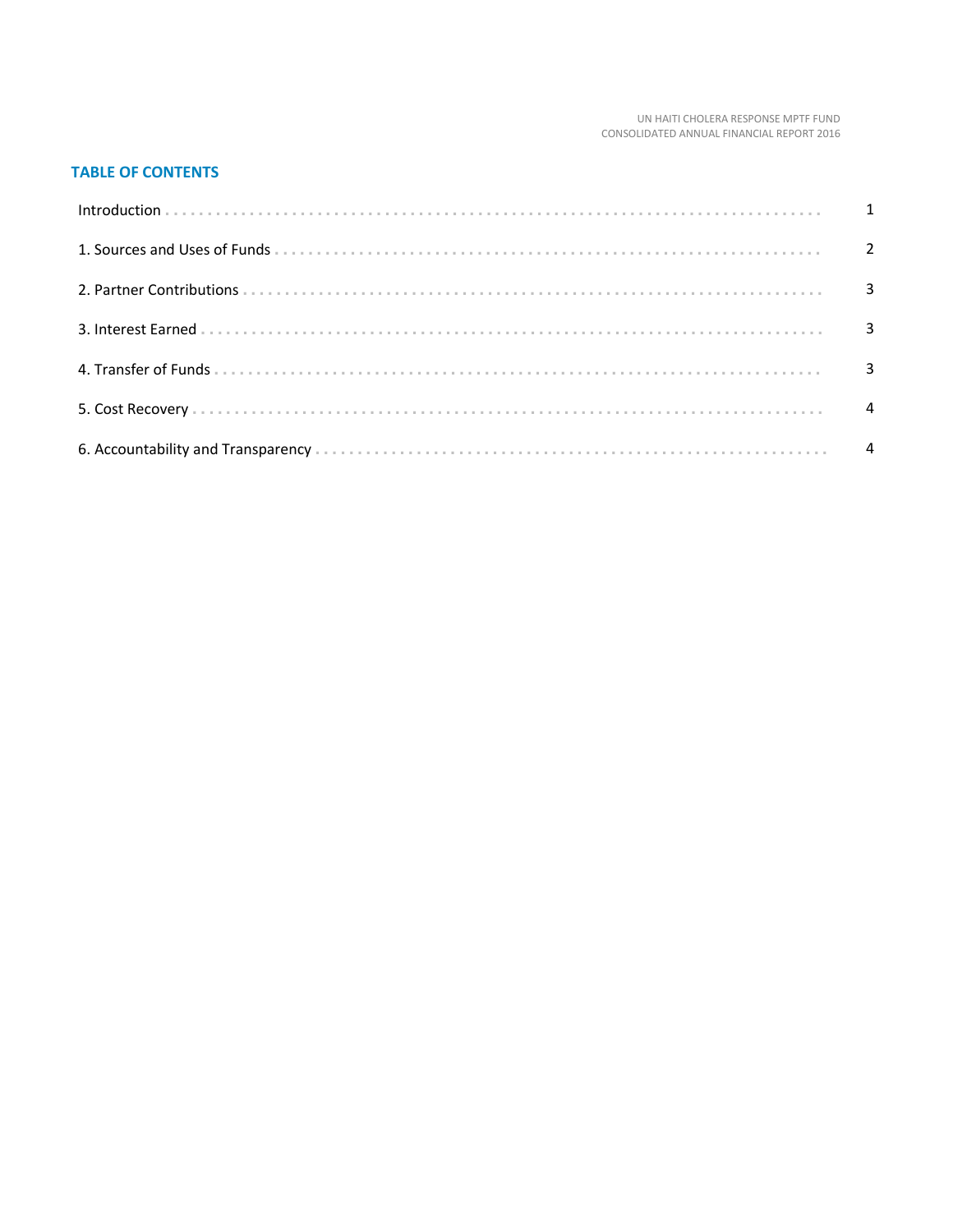#### **INTRODUCTION**

The UN Cholera Response MPTF has been established in October 2016 to support the New approach to Cholera in Haiti.

The UN Haiti Cholera Response Trust Fund is administered by the UNDP MPTF Office. The MPTF Office is responsible for Fund design and setup, the maintenance of the Fund account, the receipt of donor contributions and the disbursement of funds upon instructions from the Chair, and provision of periodic consolidated reports.

This Consolidated Annual Financial Report of the UN Haiti Cholera Response MPTF Fund is prepared by the Multi-Partner Trust Fund Office (MPTF Office) in fulfillment of its obligations as Administrative Agent, as per the terms of Reference (TOR), the Memorandum of Understanding (MOU) signed between the UNDP MPTF Office and the Recipient Organizations, and the Standard Administrative Arrangement (SAA) signed with contributors.

The MPTF Office, as Administrative Agent, is responsible for concluding an MOU with Recipient Organizations and SAAs with contributors. It receives, administers and manages contributions, and disburses these funds to the Recipient Organizations. The Administrative Agent prepares and submits annual consolidated financial reports, as well as regular financial statements, for transmission to contributors.

This consolidated financial report covers the period 1 October to 31 December 2016 and provides financial data of the UN Haiti Cholera Response MPTF Fund. It is posted on the MPTF Office GATEWAY [\(http://mptf.undp.org/factsheet/fund/CLH00\)](http://mptf.undp.org/factsheet/fund/CLH00).

The financial data in the report is recorded in US Dollars and due to rounding off of numbers, the totals may not add up.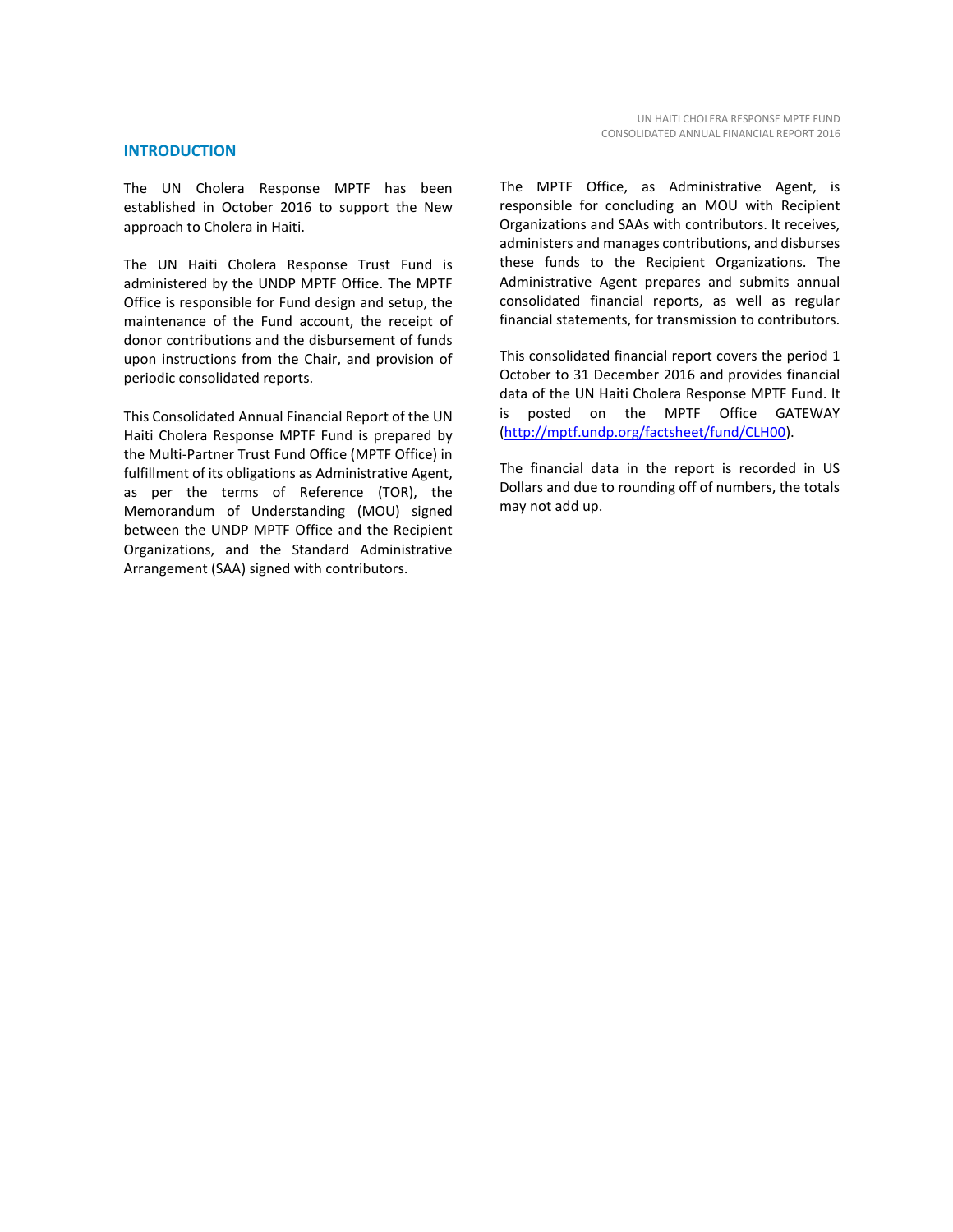#### **2016 FINANCIAL PERFORMANCE**

This section presents financial data and analysis of the UN Haiti Cholera Response MPTF Fund using the pass-through funding modality as of 31 December 2016. Financial information for this Fund is also available on the MPTF Office GATEWAY, at the following address: [http://mptf.undp.org/cholera.](http://mptf.undp.org/cholera)

#### **1. SOURCES AND USES OF FUNDS**

As of 31 December 2016, 1 contributor deposited US\$ 638,100 in contributions and US\$ 392 was earned in interest.

The cumulative source of funds was US\$ 638,492. As of 31 December 2016 no funds were transferred to Recipient Organizations.

The Administrative Agent fee has been charged at the approved rate of 1% on deposits and amounts to US\$ 6,381. Table 1 provides an overview of the overall sources, uses, and balance of the UN Haiti Cholera Response MPTF Fund as of 31 December 2016.

#### **Table 1. Financial Overview, as of 31 December 2016 (in US Dollars)**

|                                                       | Annual 2016 | <b>Cumulative</b> |
|-------------------------------------------------------|-------------|-------------------|
| <b>Sources of Funds</b>                               |             |                   |
| Contributions from donors                             | 638,100     | 638,100           |
| Fund Earned Interest and Investment Income            | 392         | 392               |
| Interest Income received from Recipient Organizations |             |                   |
| Refunds by Administrative Agent to Contributors       |             |                   |
| Fund balance transferred to another MDTF              |             |                   |
| Other Income                                          |             |                   |
| <b>Total: Sources of Funds</b>                        | 638,492     | 638,492           |
| <b>Use of Funds</b>                                   |             |                   |
| <b>Transfers to Recipient Organizations</b>           |             |                   |
| Refunds received from Recipient Organizations         |             |                   |
| <b>Net Funded Amount</b>                              |             |                   |
| <b>Administrative Agent Fees</b>                      | 6,381       | 6,381             |
| Direct Costs: (Steering Committee, Secretariatetc.)   |             |                   |
| <b>Bank Charges</b>                                   | 6           | 6                 |
| <b>Other Expenditures</b>                             |             |                   |
| <b>Total: Uses of Funds</b>                           | 6,387       | 6,387             |
| Change in Fund cash balance with Administrative Agent | 632,105     | 632,105           |
| Opening Fund balance (1 January)                      |             |                   |
| <b>Closing Fund balance (31 December)</b>             | 632,105     | 632,105           |
| Net Funded Amount                                     |             |                   |
| Recipient Organizations' Expenditure                  |             |                   |
| <b>Balance of Funds with Recipient Organizations</b>  |             |                   |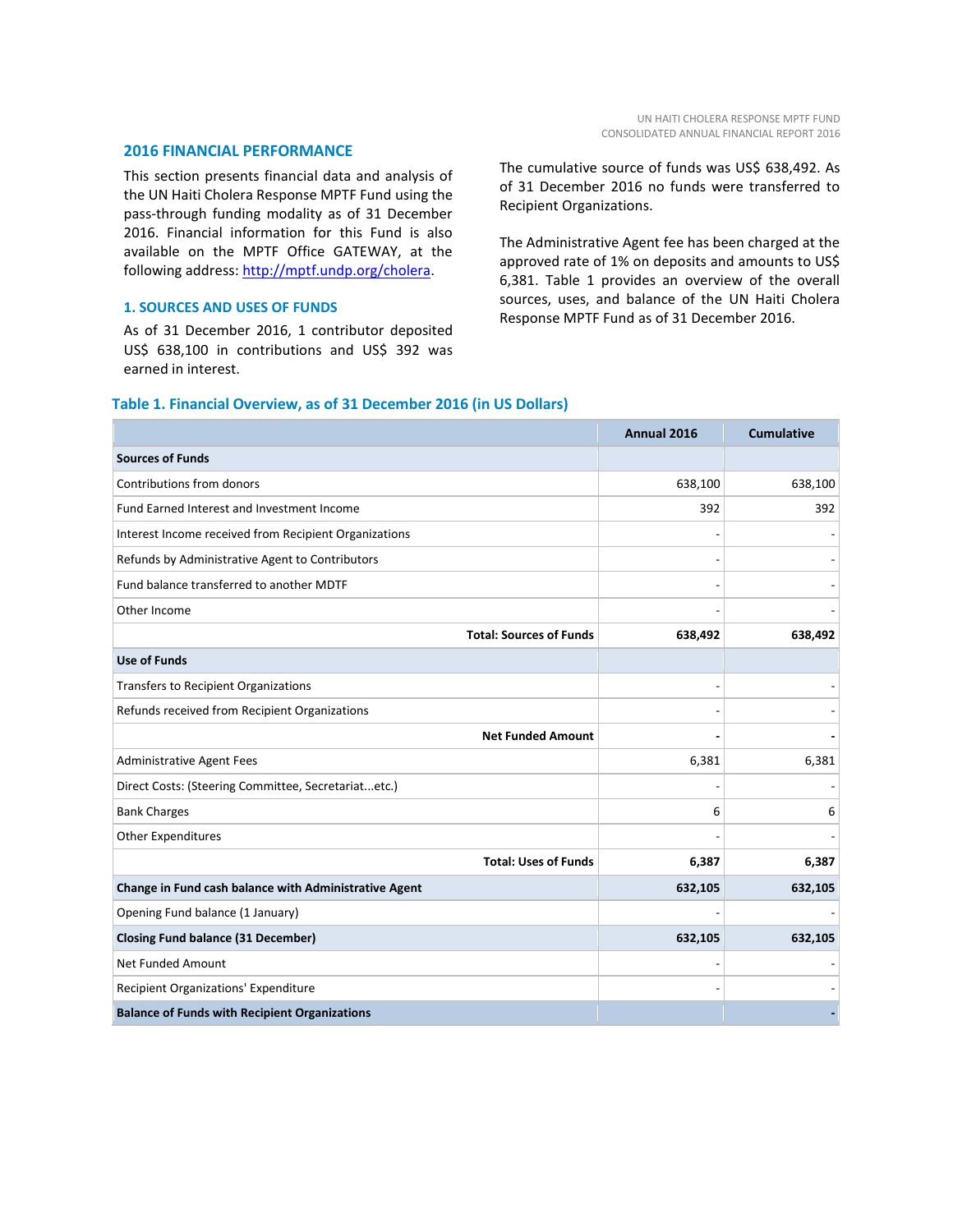#### **2. PARTNER CONTRIBUTIONS**

Table 2 provides information on cumulative contributions received as of 31 December 2016.

The UN Haiti Cholera Response MPTF Fund is currently being financed by 1 contributors, as listed in the table below.

The table below includes commitments made up to 31 December 2016 through signed Standard Administrative Agreements, and deposits made through 2016. It does not include commitments that were made to the fund beyond 2016.

#### **Table 2. Contributors' Commitments and Deposits, as of 31 December 2016 (in US Dollars)**

| <b>Contributors</b>   | <b>Total Commitments</b> | <b>Current Year</b><br>Jan-Dec-2016 Deposits | <b>Total Deposits</b> |
|-----------------------|--------------------------|----------------------------------------------|-----------------------|
| FRANCE, Government of | 638,100                  | 638,100                                      | 638,100               |
| <b>Grand Total</b>    | 638,100                  | 638,100                                      | 638,100               |

#### **3. INTEREST EARNED**

Interest income is earned in two ways: 1) on the balance of funds held by the Administrative Agent (Fund earned interest), and 2) on the balance of funds held by the Recipient Organizations (Agency earned interest) where their Financial Regulations and Rules allow return of interest to the AA.

As of 31 December 2016, Fund earned interest amounts to US\$ 392.

Details are provided in the table below.

#### **Table 3. Sources of Interest and Investment Income, as of 31 December 2016 (in US Dollars)**

| <b>Interest Earned</b>                     | <b>Current Year</b><br>Jan-Dec-2016 | <b>Total</b> |
|--------------------------------------------|-------------------------------------|--------------|
| <b>Administrative Agent</b>                |                                     |              |
| Fund Earned Interest and Investment Income | 392                                 | 392          |
| <b>Total: Fund Earned Interest</b>         | 392                                 | 392          |
| <b>Recipient Organization</b>              |                                     |              |
| <b>Total: Agency earned interest</b>       |                                     |              |
| <b>Grand Total</b>                         | 392                                 | 392          |

#### **4. TRANSFER OF FUNDS**

Four Recipient Organizations, OCHA, PAHO/WHO, UNDP and UNICEF have signed the MOU for the UN Haiti Cholera Response MPTF Fund since its inception in October 2016.

The UN Haiti Cholera Response MPTF Fund will start its operations in 2017.

### **4.1 TRANSFER BY RECIPIENT ORGANIZATION**

Since the UN Haiti Cholera Response MPTF Fund will start its operations in 2017, the Administrative Agent made no transfers to Recipient Organizations in 2016.